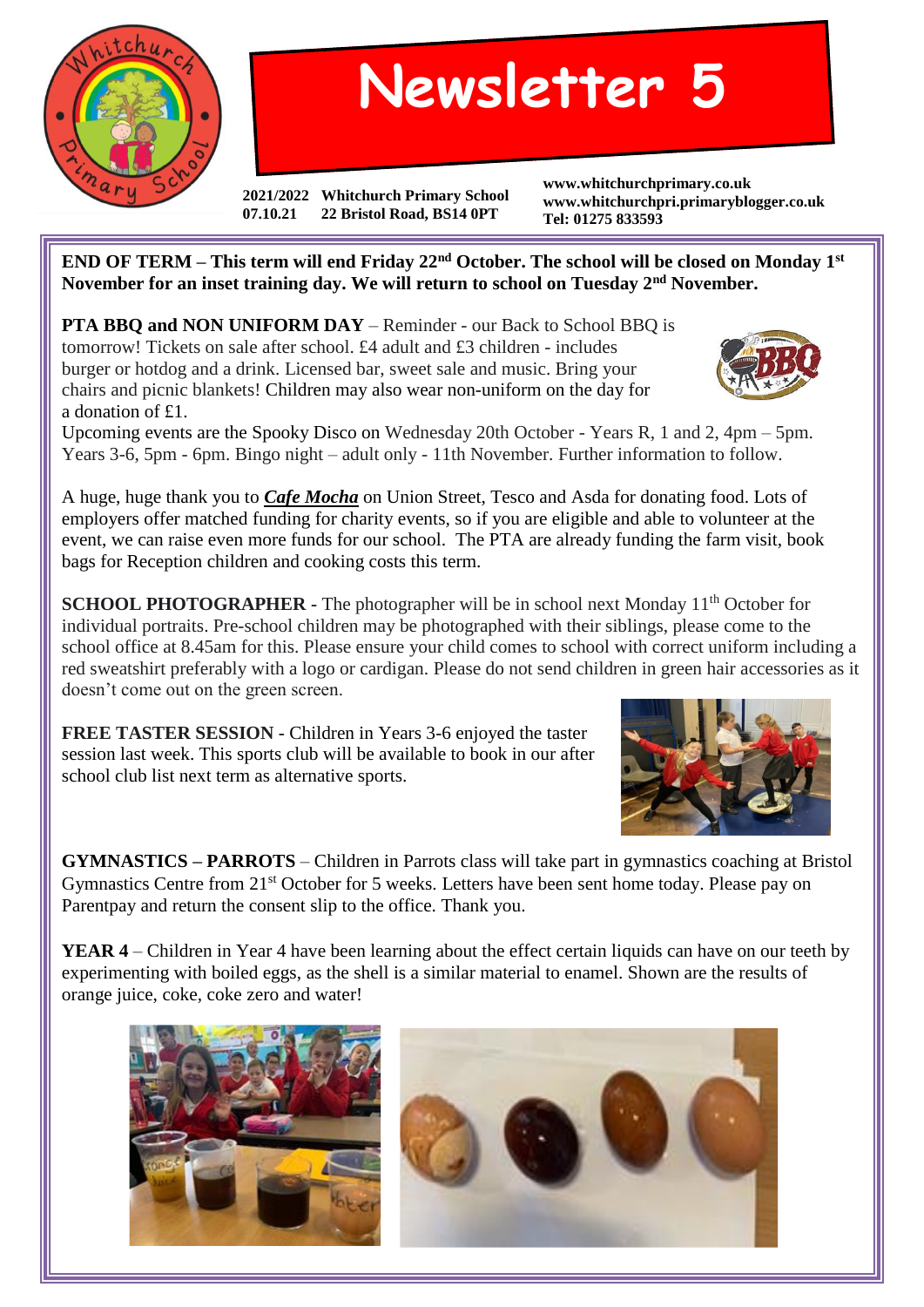**AFTER SCHOOL CLUBS –** In an effort to be more 'eco', our future after school club forms will be emailed out with the newsletter at the end of each term. If you would like to book your child on a free club, please text us – spaces will be given on a first come, first served basis. Please do not text us before the form has been issued as the clubs may change each term. Paid for clubs will still be available on Parentpay as previously.

**PARENTS EVENINGS** - These will take place between 3:30pm and 6pm next Monday 11<sup>th</sup> October and Tuesday  $12<sup>th</sup>$  October. Slots have been text out. You may choose to come in or have a phone call – please let the office know your choice.

If you have chosen a phone appointment, please be available 10 mins before and after your allotted time to allow for appointments in school that may run over. Thank you.

. **OPEN DAYS FOR RECEPTION 2022** – Our open days for the new Reception intake next year are: 9 th November 2021 – 2pm 3 rd December 2021 – 9.30am

**NUTS -** Please could we ask all parents to check their children's lunch boxes for nuts. Many healthy snacks such as Tracker bars contain nuts. These can cause allergies amongst some of our children and can result in serious illnesses and more. We are a nut free school.

**HARVEST** – Thank you for your kind donations to our Harvest assembly. The Counterslip foodbank were very grateful.



**OPERATION CHRISTMAS CHILD –** As in previous years we would like to take part in Operation Christmas Child. This involves filling and wrapping a shoebox to send as a Christmas present to needy children in other countries. It may be the only Christmas present the children will receive, some may be very ill or live in war torn countries.

We are able to provide pre-printed labels and boxes this year which are 40p each and available from the school office.

Please help us to achieve a target of 60 shoe boxes.



Boxes will need to be in school by **Monday 8th November**. For details of what to include etc please go to the charity website: [https://www.samaritans-purse.org.uk/what-we-do/operation-christmas-child/what-goes](https://www.samaritans-purse.org.uk/what-we-do/operation-christmas-child/what-goes-in-my-shoebox/)[in-my-shoebox/](https://www.samaritans-purse.org.uk/what-we-do/operation-christmas-child/what-goes-in-my-shoebox/)

**DUE TO CUSTOMS REGULATIONS TOOTHPASTE, SWEETS, LOTIONS AND LIQUIDS ARE NO LONGER ALLOWED.**